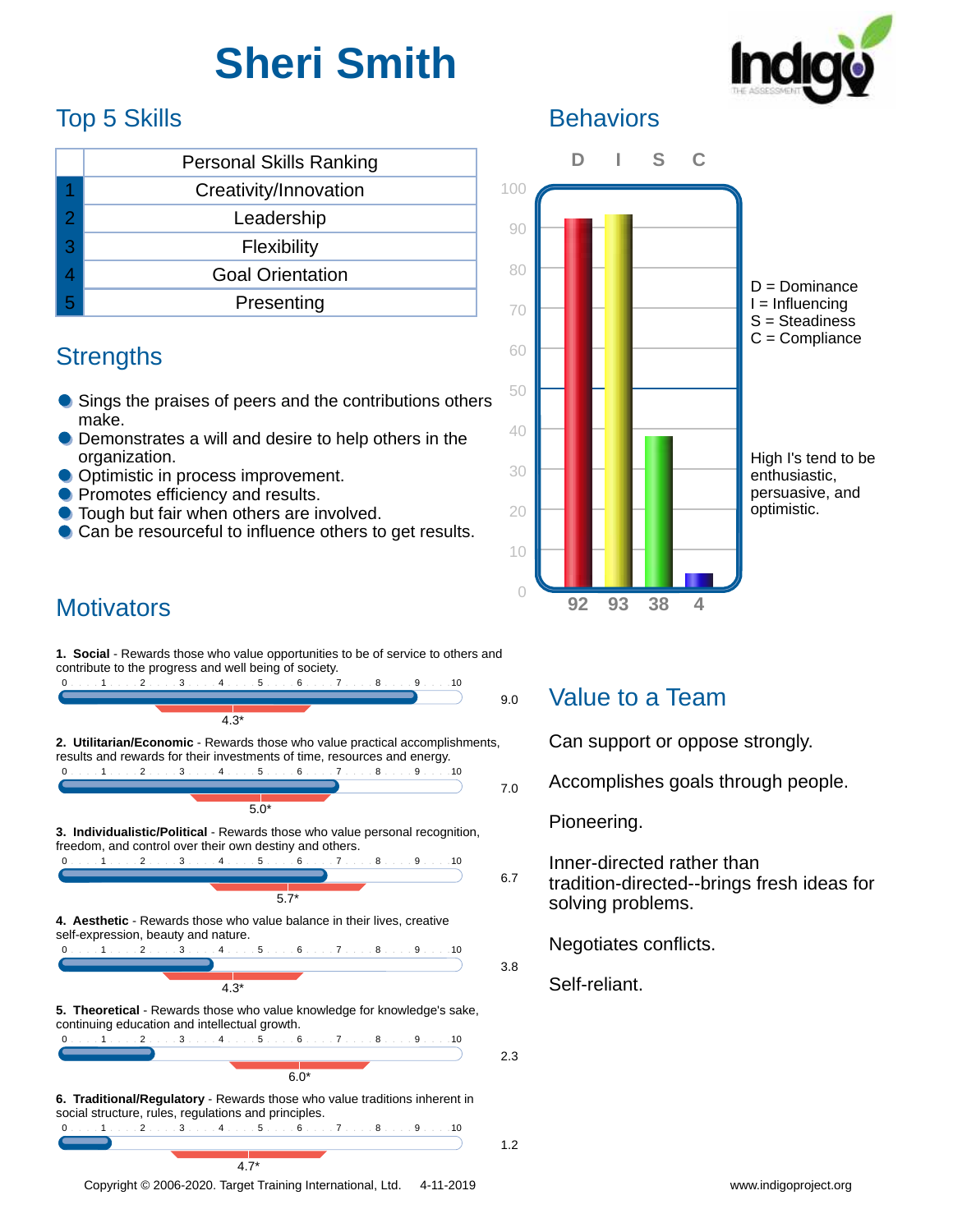# **SUMMARY PAGE EXPLAINED**

*Welcome to the Indigo Report! This page provides a quick overview regarding what's on your Indigo Summary page. For more details visit, [www.IndigotheAssessment.com.](http://www.IndigotheAssessment.com)*

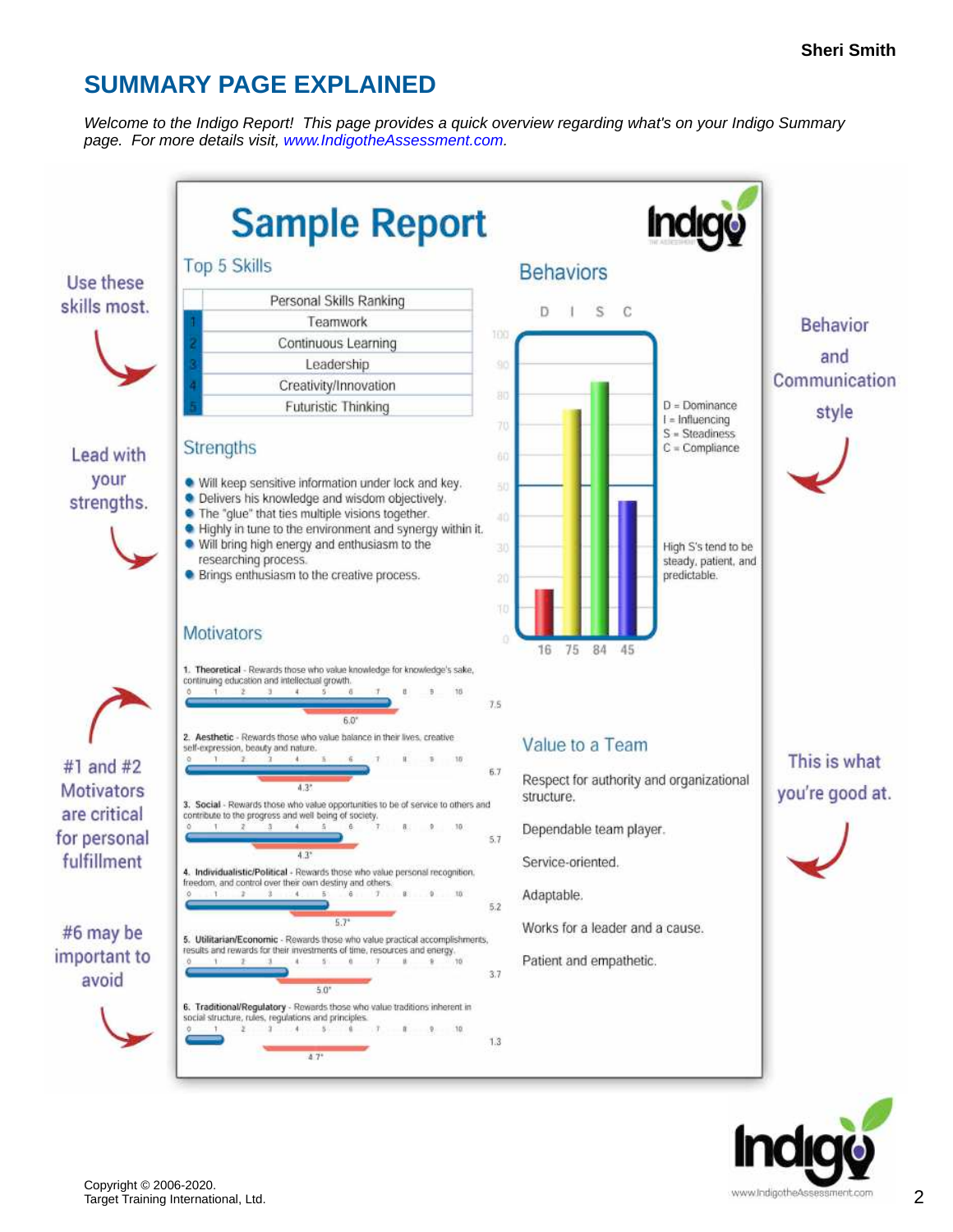# **ABOUT YOU**

*Everyone is different and there is no right or wrong way to be. These paragraphs describe how you likely show up in your natural style.*

Sheri likes freedom from many controls. She likes feedback from her manager on how she is doing. She is gregarious and sociable. She will be seen as a good mixer both on or off the job. She places her focus on people. To her, strangers are just friends she hasn't met! Sheri does not like close supervision. She, an outgoing person, feels at home with strangers. She believes in getting results through other people. She prefers the "team approach." She prefers working for a participative manager. She does her best work in this kind of environment. Sheri is most likely to be at her best in situations where important things, such as values, judgments, feelings and emotions are involved. She prides herself on her "intuition." She is driven by status and power.

Sheri may be inconsistent in disciplining others. She likes working for managers who make quick decisions. She makes quick decisions. Sometimes she will seek the quick and simple decision. Her aversion to detailed work motivates her desire for simplicity. Sheri believes rules exist to serve rather than to be followed by her. She tends to make snap judgments or impulsive decisions. She usually makes decisions after gathering some facts and supporting data. She is good at giving verbal and nonverbal feedback that serves to encourage people to be open, to trust her and to see her as receptive and helpful.

Sheri is positive in her approach to dealing with others. She may not understand why everyone doesn't see life as she does! She judges others by their verbal skills and warmth. She is people-oriented and verbally fluent. It is important for Sheri to use her people skills to "facilitate" agreement between people. She tends to look at all the things the group has in common, rather than key in on the differences. Sheri has the ability to look at the whole problem; for example, thinking about relationships, being concerned about the feelings of others and focusing on the real impact of her decisions and actions. She may have a tendency to oversell certain styles. She tends to influence people to her way of thinking by using verbiage as compared with others who like to use reports. She will know many people. She has a tendency to be a name dropper. She may do this without thinking, trying to establish rapport with people she may not know well.

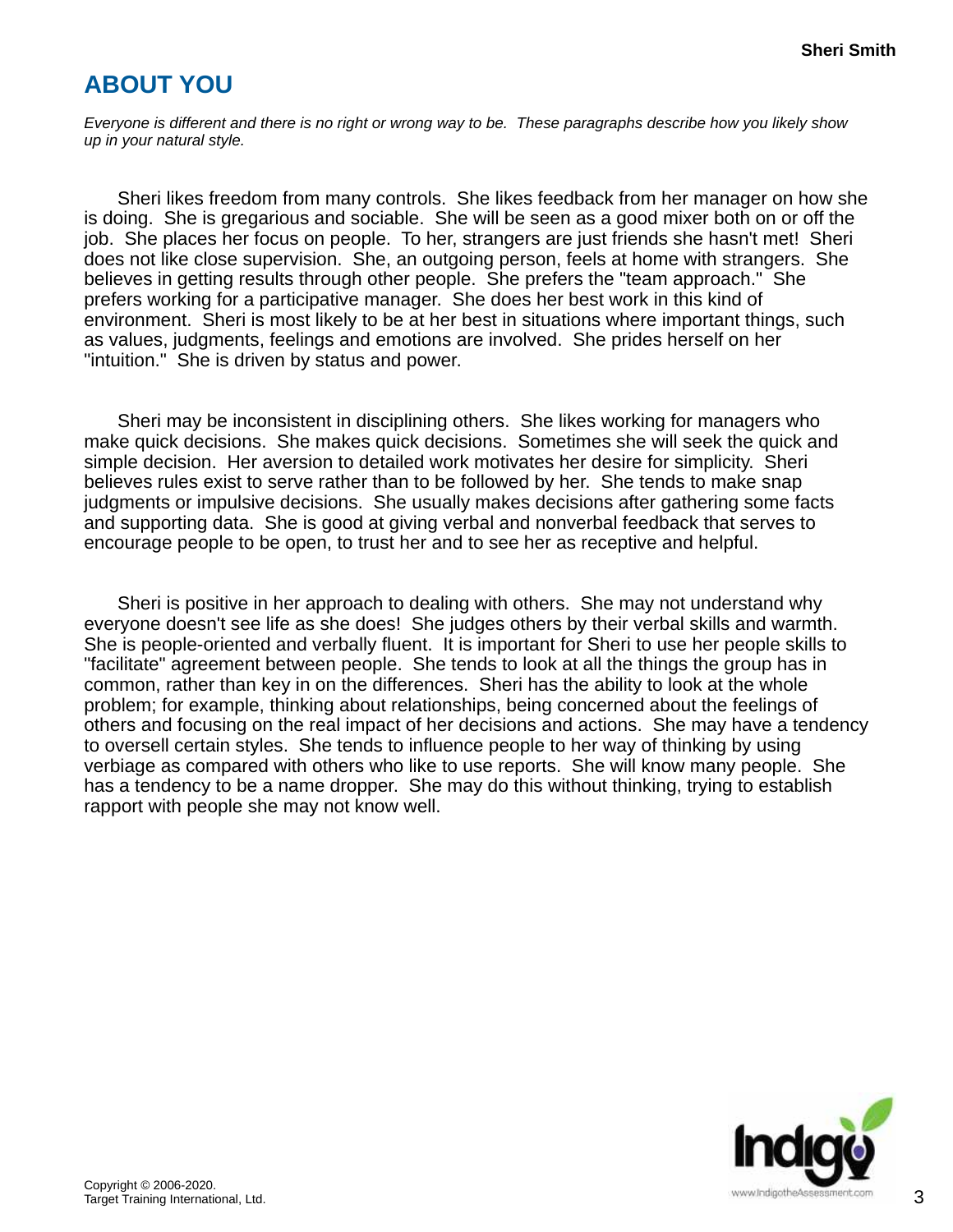#### **YOUR NATURAL AND ADAPTED BEHAVIORAL STYLES**

Natural Style



#### Adapted Style

The graphs represent your behavioral styles based on the DISC model.

**There is no "correct" score. Your personal style is a unique blend of D, I, S, and C.**

*D stands for dominance. I stands for influencing. S stands for steadiness. C stands for compliance.*

A score over 50 indicates that you are "High" in that behavior. A score under 50, indicates "Low". Scores close to the middle indicate a more adaptable style in this category.

The graph on the right represents your natural style and the graph on the left represents how you feel like you have to "adapt" your behavior based on current circumstances.

**D, the red bar on the graphs, stands for Dominance.** High D's tend to be direct, forceful, results oriented, and bold. Low D's tend to be non-confrontational, low key, cooperative, and agreeable. *Famous high D's are Lionel Messi, Princess Leia (Star Wars), Steve Jobs, and Tyra Banks. Famous Low D's are the Dalai Lama, Yoda (Star Wars), Malala Yousafzai, and Drake.*

**I, the yellow bar on the graphs, stands for Influencing.** High I's tend to be enthusiastic, persuasive, and talkative. Low I's tend to be good listeners, reflective, skeptical, and factual. *Famous high I's are Jimmy Fallon, Jennifer Lopez, Jar Jar Binks (Star Wars), and Oprah Winfrey.*

*Famous low I's are Abraham Lincoln, Anakin Skywalker/Darth Vader (Star Wars), Mark Zuckerberg, and Adele.*

**S, the green bar on the graphs, stands for Steadiness.** High S's tend to be patient, predictable, and calm. Low S's tend to be change oriented, restless, and impatient. *Famous high S's are Michelle Obama, Gandhi, Duchess Kate Middleton, and Obi-Wan Kenobi (Star Wars). Famous low S's are Kevin Hart, Elon Musk, Finn (Star Wars), and Lady Gaga.*

**C, the blue bar on the graphs, stands for Compliance.** High C's tend to be analytical, detail oriented, and cautious. Low C's tend to be independent, unsystematic, and less concerned with details. *Famous high C's are Neil Degrasse Tyson, JayZ, Supreme Court Justice Sonia Sotomayor, and C-3PO (Star Wars). Famous low C's are Rosa Parks, Ellen Degeneres, Han Solo (Star Wars), and Justin Bieber.*

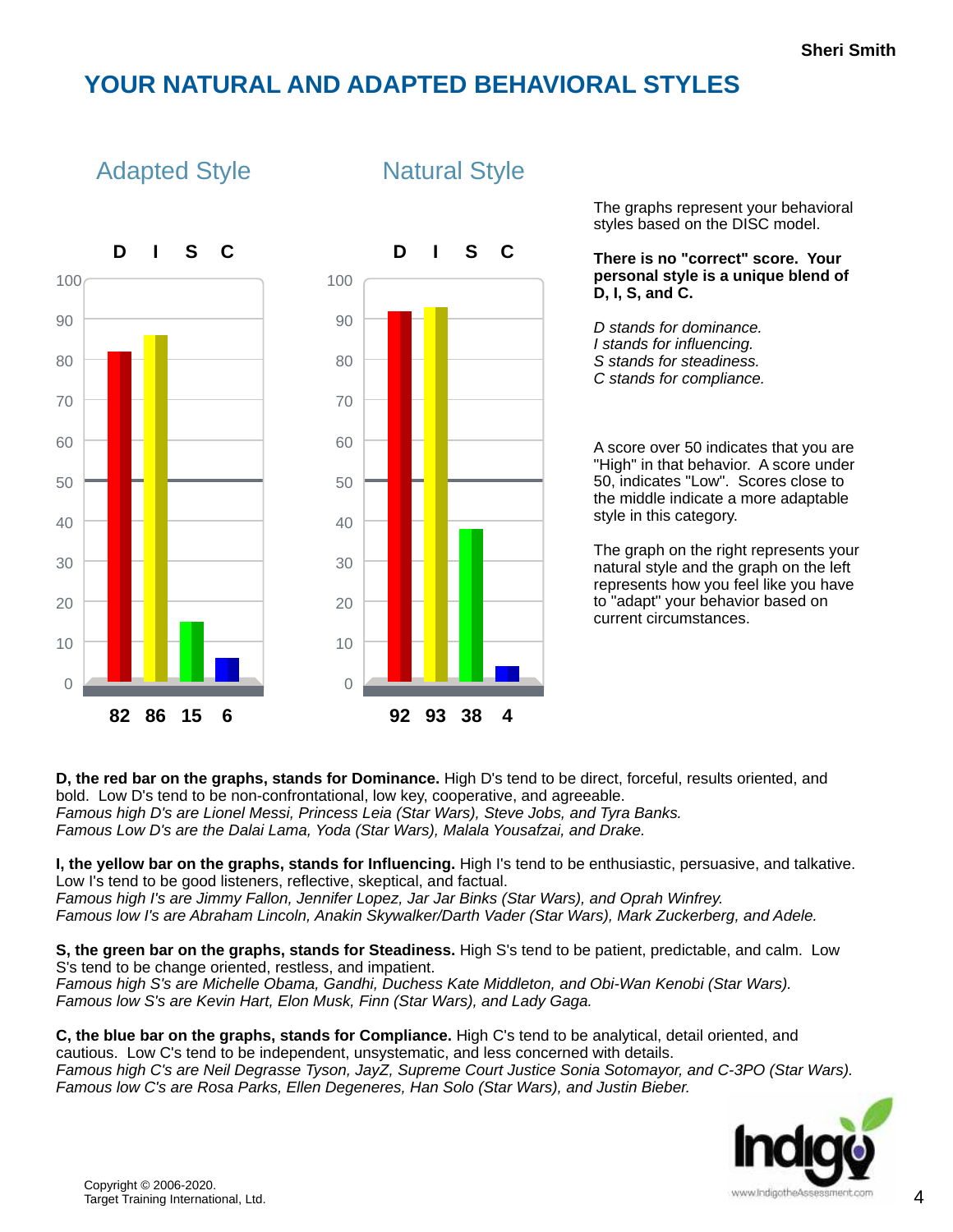# **DISC REFERENCE GUIDE**

**Find your DISC Graph on the Indigo summary page:** Take note of scores furthest away from 50 on the DISC graph (high or low). These are the **behaviors that will stand out most for you.** Reference "stand-out" scores below. Various combinations of stand-out DISC factors will influence communication styles and environmental needs. For example, a *High D, Low C will need a fast-paced, results-oriented environment with lots of freedom.* However, a *High D, High C will need an environment where results can be achieved through structure, quality, and attention to detail.* If all scores are **near the middle** , you are likely adaptable to many environments.

| <b>Behavior Style</b>                                  | People with this style have a<br>difficult time in                                                                                                                                                                                  | Communication<br>with people<br>having this style:                                                                                                | <b>Ideal environments for</b><br>this style:                                                   | <b>Job Tips</b>                                   |
|--------------------------------------------------------|-------------------------------------------------------------------------------------------------------------------------------------------------------------------------------------------------------------------------------------|---------------------------------------------------------------------------------------------------------------------------------------------------|------------------------------------------------------------------------------------------------|---------------------------------------------------|
| <b>High D</b><br><b>Direct</b><br>Forceful<br>Bold     | situations where they<br>can't express themselves.<br>.controlled environments.<br>people without opinions                                                                                                                          | Be clear.<br>Don't be<br>intimidated.<br>Get to the point.                                                                                        | Competitive.<br>Results-oriented<br>Opportunities to lead.                                     | <b>Results-focused</b><br>job.                    |
| Low D<br>Cooperative<br>Agreeable<br>Peaceful          | anger-charged situations.<br>competitive projects and<br>programs.                                                                                                                                                                  | Connect<br>personally.<br>Ask questions.<br>Stay calm.                                                                                            | Collaborative.<br>Low conflict.                                                                | Jobs with <b>Little</b><br>confrontation.         |
| High I<br>Talkative<br>Sociable<br>Enthusiastic        | Lecture-based classes.<br>_being alone too long.<br>impersonal, business-like<br>instruction.                                                                                                                                       | Be friendly.<br>Friendly.<br>Act enthusiastic.<br>Group projects.<br>people.<br>Speak warmly.<br>Class discussions.                               |                                                                                                | Must work with                                    |
| Low I<br>Reserved<br>Reflective<br>Listens             | facilitating groups.<br>activities with prolonged<br>interaction, especially<br>without reflection time.                                                                                                                            | Don't crowd<br>them.<br>Short dialogues.<br>Give time to<br>process.                                                                              | Independent projects.<br>Classes that do not<br>grade for verbal<br>participation.             | Jobs where you<br>don't need to<br>talk too much. |
| <b>High S</b><br>Loyal<br>Patient<br>Understanding     | Well-defined<br>quickly changing activity<br>Be soft<br>"chaotic classrooms.<br>expectations.<br>Speak calmly.<br>confusion/lack of clarity<br>Clear path to<br>clear<br>Be patient.<br>in instructions.<br>graduation/success.     |                                                                                                                                                   | Jobs with<br>stability and<br>expectations.                                                    |                                                   |
| Low <sub>S</sub><br>Flexible<br>Restless<br>Impulsive  | "monotonous classes.<br>highly structured<br>situations with minimal<br>choice or flexibility.                                                                                                                                      | Flexible course work.<br>Jobs with a<br>Be spontaneous.<br>variety of tasks<br>Room for change and<br>Show emotion.<br>and adventure.<br>variety. |                                                                                                |                                                   |
| <b>High C</b><br>Precise<br>Conscientious<br>Cautious  | tasks and grading<br>systems without clearly-<br>defined expectations.<br>_risky situations.                                                                                                                                        | Be accurate<br>Be factual<br>Be realistic.                                                                                                        | <b>Structured activities</b><br>where quality matters.<br>Classes with a detailed<br>syllabus. | Jobs where<br>quality and detail<br>matter.       |
| Low C<br>Unsystematic<br>Instinctive<br>Avoids details | _assignments with lots of<br>Broad view.<br><b>Big picture</b><br>rules to follow.<br>focus.<br>Low detail assignments.<br>activities that demand quality<br>Talk fast.<br>Few rules and<br>and detail.<br>Be casual.<br>structure. |                                                                                                                                                   | Jobs with<br>freedom from<br>rules and<br>micromanaging                                        |                                                   |

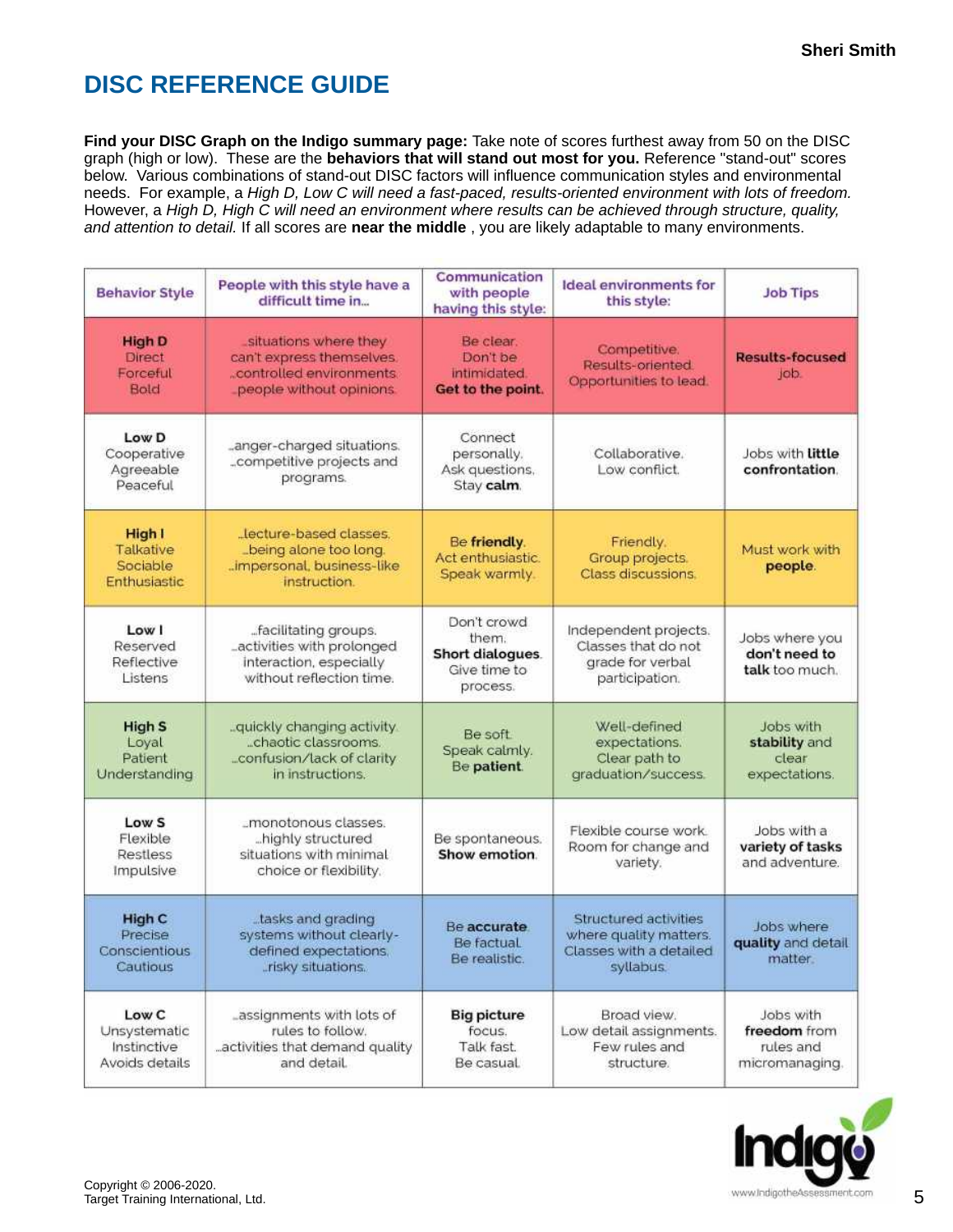### **WHAT MOTIVATES YOU**

*Motivators are like an engine beneath the hood of a car. Motivators aren't easily seen from the outside but they are what power you. This is important to your college and career choice because motivators correlate directly to fulfillment and meaning. Most people are happiest selecting a major and career based on their top two motivators.*



 $\bullet$  - 68 percent of the population  $\left| \cdot \right|$  - national mean  $\star$  - your score Mainstream - one standard deviation of the national mean Passionate - two standard deviations above the national mean Indifferent - two standard deviations below the national mean Extreme - three standard deviations from the national mean



Beliefs, Values, Family



Efficiency, Money, Practicality



**INDIVIDUALISTIC:** Independence, Recognition, Choice



**AESTHETIC:** Balance, Art, Music, Beauty, Nature



SOCIAL: Helping Others, Making a Difference



**THEORETICAL:** Knowledge, Continually Learning

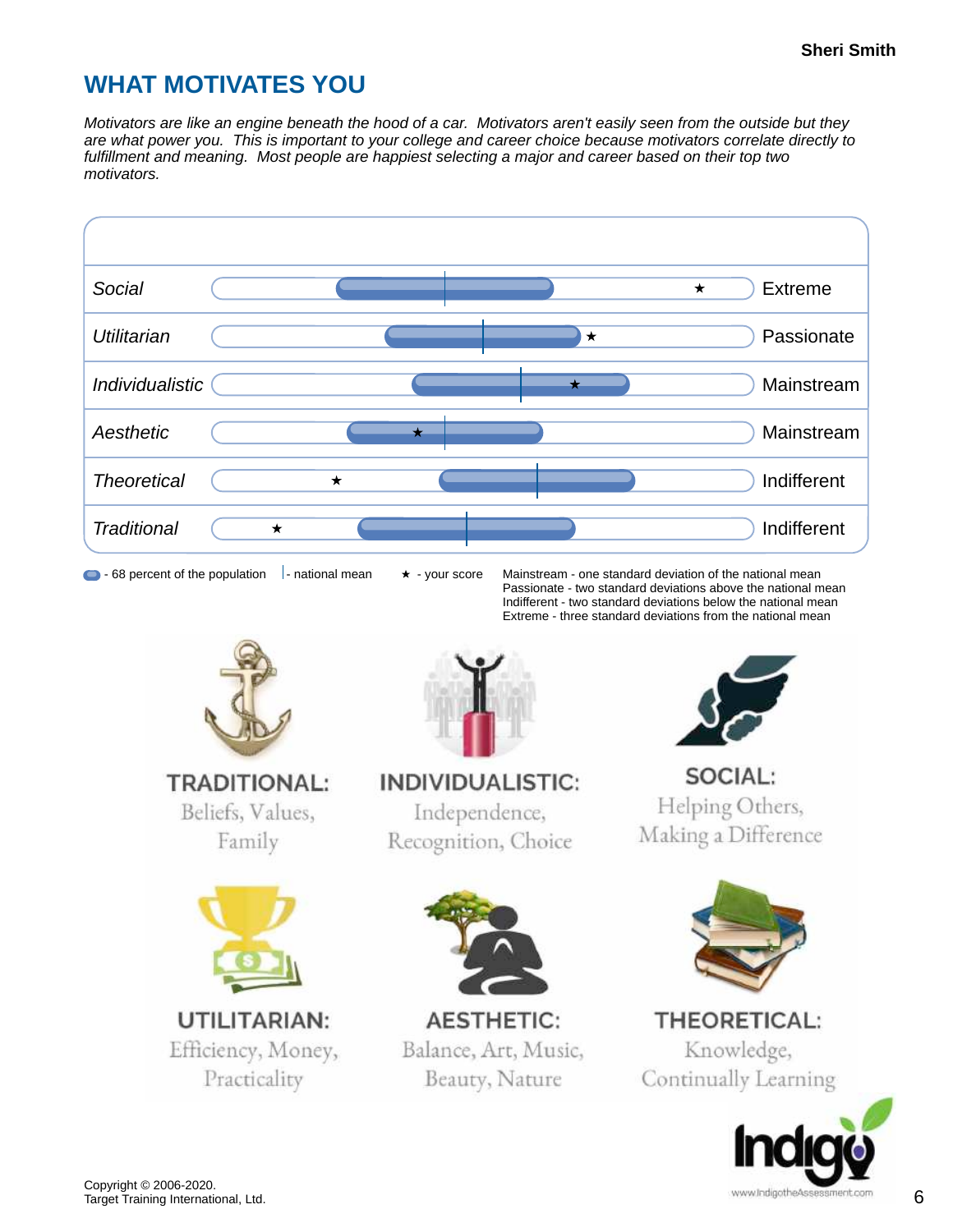# **MOTIVATOR REFERENCE GUIDE**

**Find your motivators on the Indigo summary page:** Connecting with the **top two motivators** are most important. A secondary motivator supports the first motivator; for example, a "Social/Theoretical" will use knowledge to help people. But a Social/Utilitarian will want to help people in an efficient and results-oriented way. A Social/Individualistic wants to help in their own way. **NOTE: The third motivator might be important as well, especially if it is above the Adult Mean. And the last motivator may be important to avoid!**

| <b>Motivators</b>                                                                         | Things to Do                                                                                                                                              | <b>Activities You Might Enjoy</b>                                                                                                                                                                                                                 | Major/Career Ideas                                                                                                                                                                                                                 |  |
|-------------------------------------------------------------------------------------------|-----------------------------------------------------------------------------------------------------------------------------------------------------------|---------------------------------------------------------------------------------------------------------------------------------------------------------------------------------------------------------------------------------------------------|------------------------------------------------------------------------------------------------------------------------------------------------------------------------------------------------------------------------------------|--|
| <b>Theoretical</b><br>Value learning<br>and knowledge.                                    | Continuing education.<br>Start a blog.<br>Research.<br>Experiment.<br>Work in a bookstore.                                                                | * Research-based tasks.<br>' Lectures with lots of facts or high<br>concept load.<br>* Robotics and science clubs.<br>' Continuous education and<br>learning opportunities.                                                                       | Science, R&D, Astronomy,<br>Engineering, Education, IT.<br>Mathematics, Economics,<br>Journalism, Law, Medicine,<br>Aerospace, Think Tanks,<br>Healthcare, Psychology.                                                             |  |
| <b>Utilitarian</b><br>Value practical<br>accomplish-<br>ments.                            | Get a paying job.<br>Internships to enhance<br>your resume.<br><b>Build something</b><br>tangible.                                                        | * Assignments that connect to the<br>real world (experiential learning).<br>* Explicit connections between what<br>you are learning and how you<br>can use them to reach your goals.<br>* Real-world mentors.<br>* Business and finance programs. | Sales, Finance,<br>Entrepreneurship, Law,<br>Programming, Medicine,<br>Consulting, Accounting,<br>Engineering, Real Estate,<br>Construction, Trade Jobs.<br>Software Development.                                                  |  |
| Aesthetic<br>Value beauty<br>and harmony.                                                 | Volunteer outdoors.<br>Decorate your room.<br>Participate in a local<br>music or art festival.                                                            | * Beautifying the community/school.<br>* Hands-on, creative self-<br>expression of learning.<br>* Harmony in the classroom & world.<br>* Physical environment matters!                                                                            | Visual Arts, Architecture.<br>Event Planning, Design, Culinary<br>Arts, Music, Environmental<br>Studies, Landscaping,<br>Marketing/PR,<br>Outdoor/Adventure.                                                                       |  |
| Social<br>Value being of<br>service.                                                      | Peer Mentor/Tutor.<br>Community Service.<br>Non-profits.<br><b>Homeless</b><br>volunteering.<br>Animal care.                                              | * Opportunities to help others in<br>activities and assignments.<br>' Learning about things that<br>make a difference in the world.<br>' Rewards for serving peers and<br>community members.                                                      | Non-Profits, Social<br>Entrepreneurship, Corporate<br>Social Responsibility, Education,<br>Healthcare and Social Services.<br>Community Programs, Physical<br>Training, Psychology.                                                |  |
| <b>Individualistic</b><br>Value personal<br>achievement.<br>freedom, and<br>independence. | Assist a local political<br>campaign.<br>Start your own<br>business.<br>Create your own music.<br>Participate in individual<br>sports.                    | * Opportunities for public<br>recognition in class or job.<br>* Independent learning and freedom.<br>* Control over assignments and<br>delivery of that assignment.<br>* Theater, student government, music<br>performance, leadership programs.  | Entrepreneurship, Politics, Chef,<br>Public Speaker, Consulting,<br>Driver, Actor/Singer, Pilot.<br>Outdoor/Adventure Jobs.<br>Investment Banking,<br>Accounting, Gaming, Trade<br>Jobs such as Welding,<br>Plumbing, Masonry etc. |  |
| <b>Traditional</b><br>Unique system<br>of driving values.                                 | Help local military<br>groups and veterans.<br>Volunteer at your<br>religious institution.<br>Work with cultural or<br>government groups.<br>Family time. | * Opportunities to share your<br>beliefs with others.<br>* Assignments and activities that align<br>with your core values.<br>* Joining a cultural or religious group.                                                                            | Government, Education<br>Banking, Military, Engineering,<br>Health Services, Insurance,<br>Religious Roles, Lobbying,<br>Oil and Gas Jobs, Quality<br>Control, Industrial Jobs,<br>Activism.                                       |  |

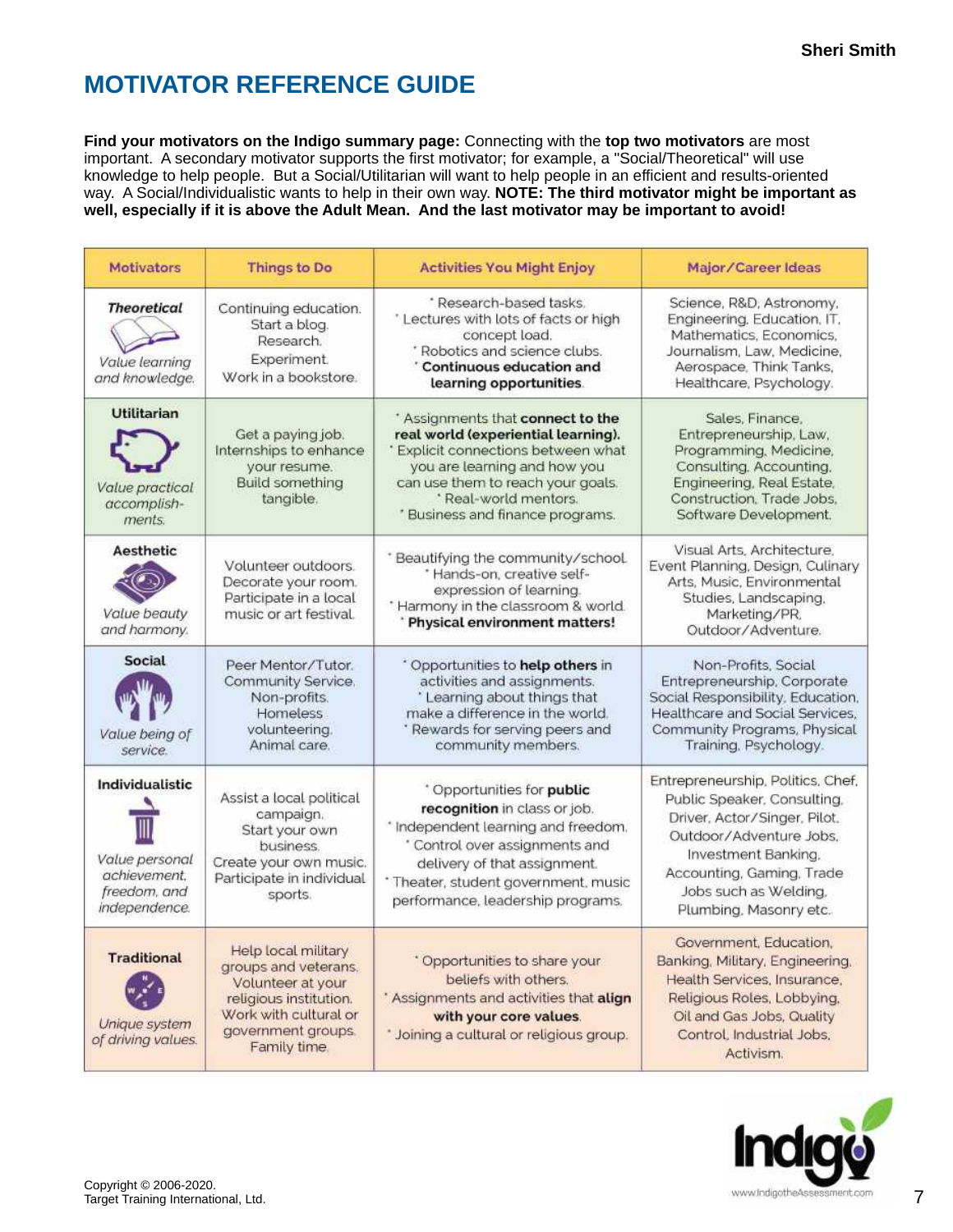# **YOUR SKILLS**

*This page shows 23 skills that are important in the world of work. The key to success is utilizing your strengths while minimizing your weaknesses. You are more likely to excel with your top skills. For more information visit [http://www.indigotheassessment.com.](http://www.indigotheassessment.com)*

| <b>Personal Skills Ranking</b>            |                                      |
|-------------------------------------------|--------------------------------------|
| Creativity/Innovation<br>1                | <b>Focus on top skills</b>           |
| $\overline{2}$<br>Leadership              |                                      |
| 3<br>Flexibility                          | LESS energy                          |
| <b>Goal Orientation</b><br>4              |                                      |
| 5<br>Presenting                           | Skills continue to develop over time |
| 6<br>Management                           | and you don't have to be good at     |
| 7<br><b>Decision Making</b>               | everything.                          |
| Empathy<br>8                              |                                      |
| <b>Futuristic Thinking</b><br>9           |                                      |
| <b>Interpersonal Skills</b><br>10         | Brain science proves                 |
| Persuasion<br>11                          | you can learn any skill!             |
| 12<br>Diplomacy/Tact                      |                                      |
| 13<br><b>Personal Responsibility</b>      | Your top skills are the easiest to   |
| 14<br><b>Conflict Management</b>          | master and some are naturally        |
| <b>Teamwork</b><br>15                     | easier or harder.                    |
| 16<br><b>Written Communication</b>        |                                      |
| 17<br><b>Analytical Problem Solving</b>   |                                      |
| 18<br>Mentoring/Coaching                  | If you spend much of your day        |
| 19<br>People Advocacy                     | using less developed skills, you may |
| 20<br><b>Continuous Learning</b>          | feel stressed and exhausted.         |
| 21<br>Planning/Organizing                 |                                      |
| 22<br>Negotiation                         | <b>MORE</b> energy                   |
| 23<br><b>Time and Priority Management</b> |                                      |

Well Developed Developed Developed Moderately Developed Needs Development



Copyright © 2006-2020. Copyright © 2006-2020.<br>Target Training International, Ltd. 88. March 2007. The contract of the contract of the contract of the contract of the contract of the contract of the contract of the contract of the contract of the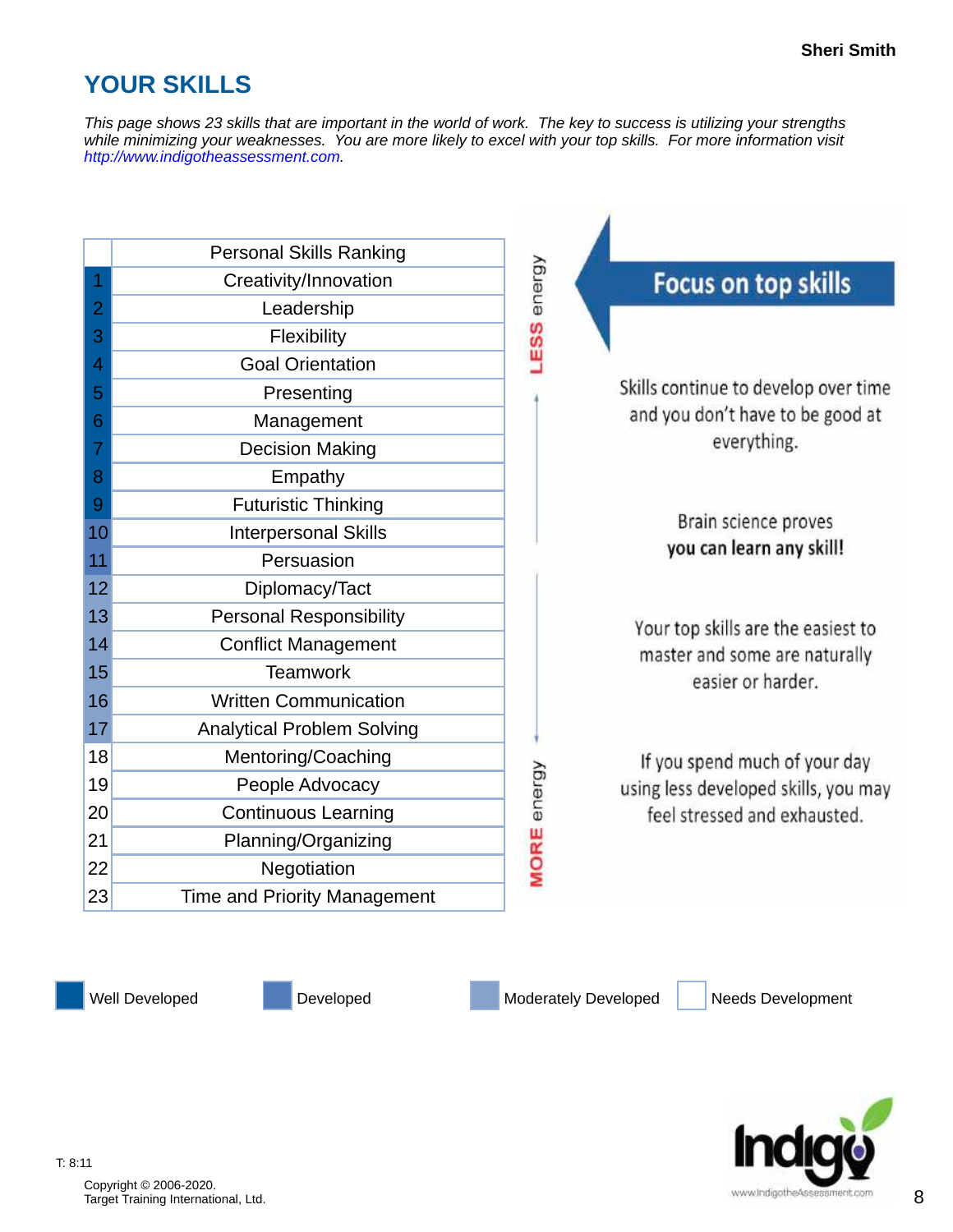#### **DO'S: HOW OTHER PEOPLE SHOULD COMMUNICATE WITH YOU...**

*This page provides other people a list of things to DO when communicating with you. This is how you like to be communicated with. Everyone has different communication styles. Knowing your style and acknowledging other's styles is critical to success in any job or relationship.*

- Expect her to return to fight another day when she has received a "no" answer.
- **O** Understand her defiant nature.
- Offer special, immediate and continuing incentives for her willingness to take risks.
- **•** Ask for her opinions/ideas regarding people.
- Define the problem in writing.
- Deal with details in writing, have her commit to modes of action.
- Speak at a rapid pace.
- Leave time for relating, socializing.
- **P** Provide testimonials from people she sees as important.
- **•** Provide ideas for implementing action.
- Be brief--be bright--be gone.

#### **DON'TS: ... AND HOW OTHERS SHOULD NOT COMMUNICATE WITH YOU**

*This page provides other people a list of things NOT to do when communicating with you. Everyone has different communication styles. Knowing your style and acknowledging other's styles is critical to success in any job or relationship.*

- **•** Leave decisions hanging in the air.
- Be curt, cold or tight-lipped.
- **•** "Dream" with her or you'll lose time.
- **Give her your opinion unless asked.**
- Legislate or muffle--don't overcontrol the conversation.
- Be paternalistic.
- **•** Let her overpower you with verbiage.
- **O** Drive on to facts, figures, alternatives or abstractions.
- Talk down to her.
- Waste time trying to be impersonal, judgmental or too task-oriented.
- Be dictatorial.

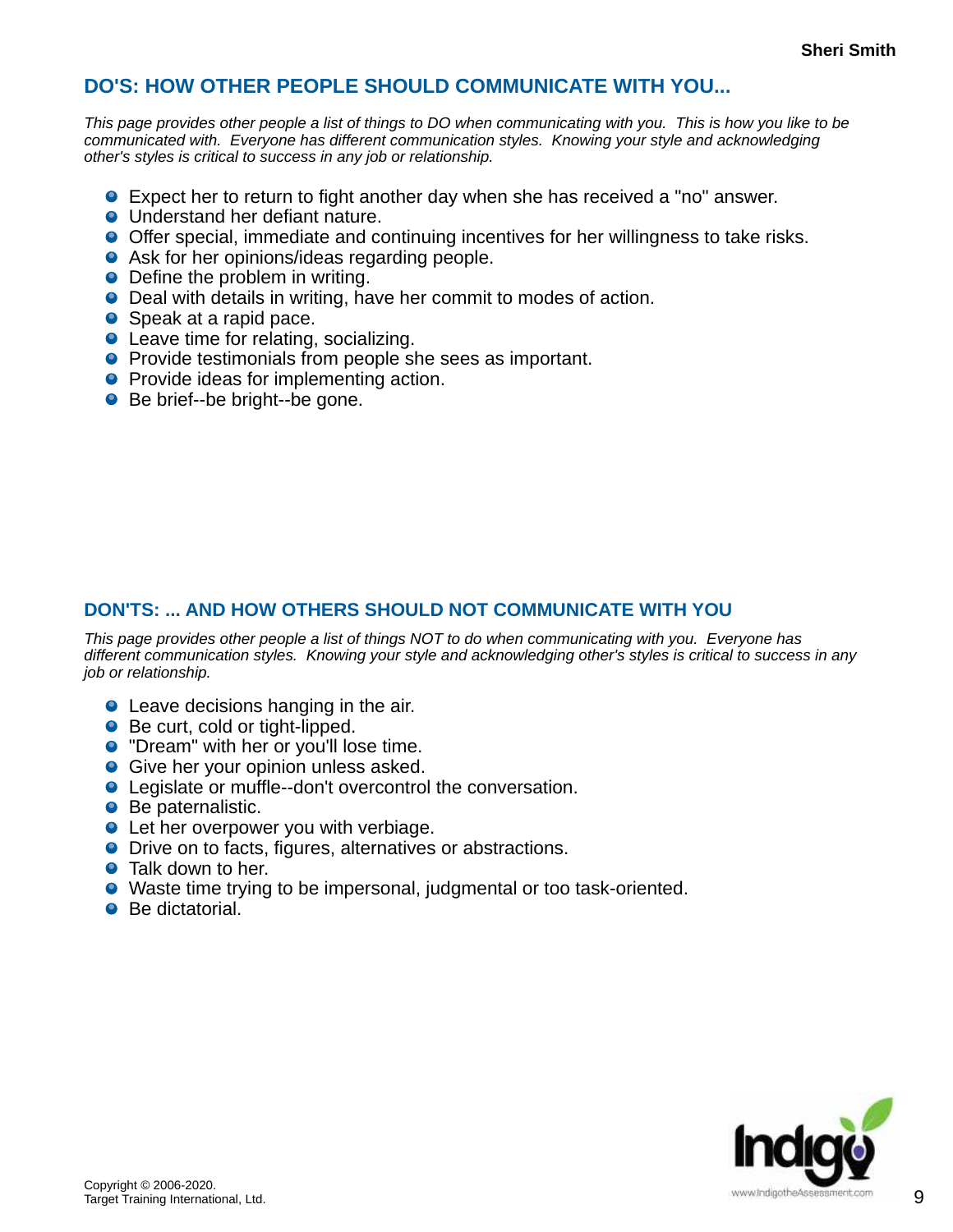### **THINGS YOU MAY WANT FROM OTHERS**

*People are more motivated when they choose careers and college programs that satisfy their unique set of "wants".*

- **A** friendly work environment.
- **•** Group activities outside the job.
- Opportunities for achieving things faster and of more value.
- Public recognition of financial rewards for returns and efficiency.
- Opportunities to accomplish short-range solutions to problems that relate to her cause.
- **•** To be seen as an internal resource for people to express problems and challenges.

### **YOUR IDEAL WORK ENVIRONMENT**

*An ideal working environment for you should include elements from this list.*

- **O** Democratic supervisor with whom she can associate.
- **•** Freedom of movement.
- Having economic, competitive and challenging incentives.
- **•** The experience is seen as a part of the desired return on investment.
- A forum to champion the needs and desires of others.
- A forum to advocate for the greater good as it relates to moving the organization forward.

# **SOME POTENTIAL CHALLENGES**

*The areas below are things to be careful of because they may create roadblocks to your success. Identify any areas that may be affecting your success now and develop an action plan to overcome these challenges.*

- **May overestimate the impact she can have on others.**
- Does not always listen to those she is helping.
- **•** Struggles with balancing efficiency and interaction with others.
- Struggles balancing financial advice with actual results.
- May set standards too high that causes others to fall short.
- Method of helping others is not negotiable.
- May tend to flaunt success and use money as a scorecard.
- **•** Tends to think bigger is always better.

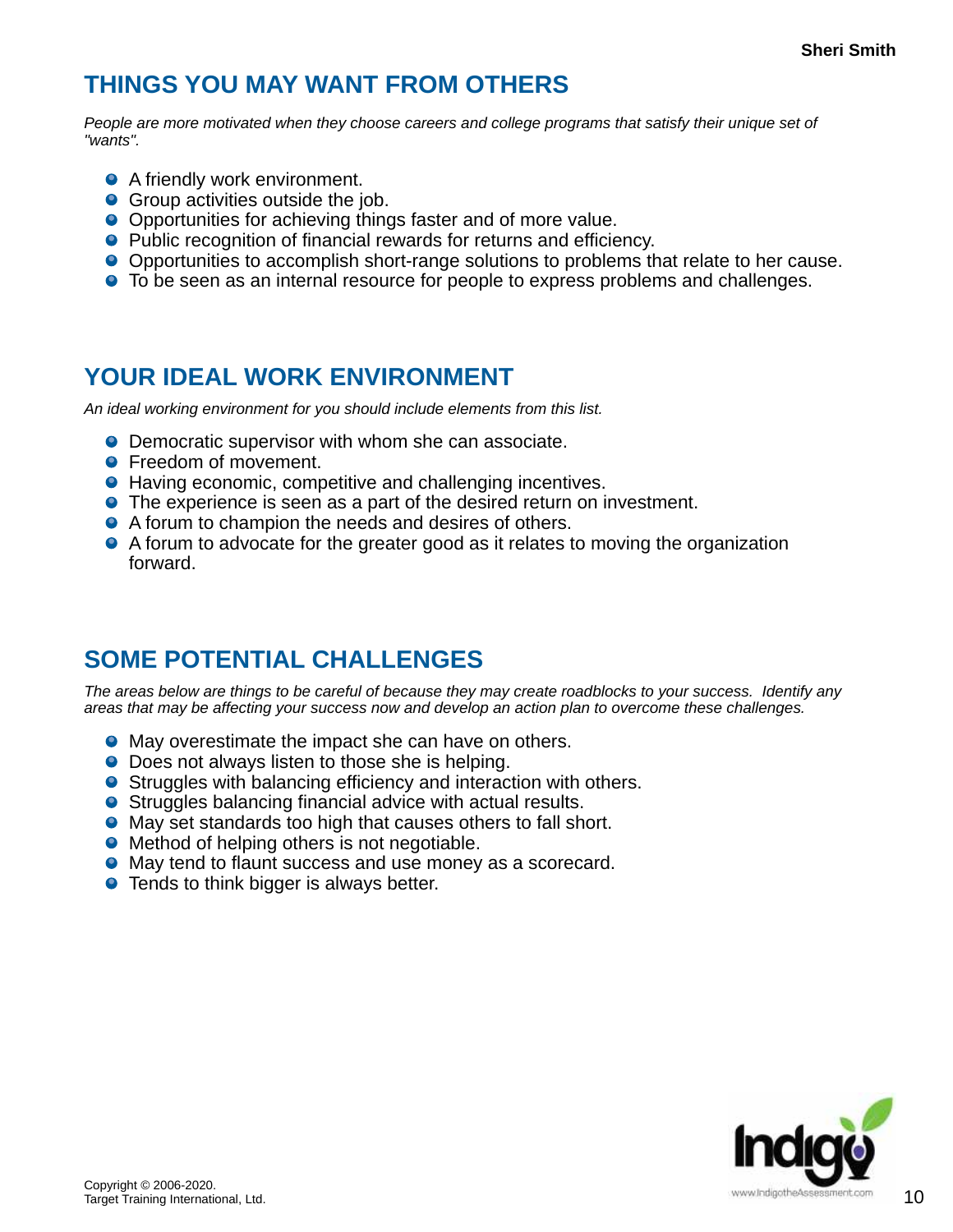#### **YOUR STRENGTHS**

*These are areas where you really shine! Use these strengths to talk about yourself on college applications, job/internship interviews, and with teammates for school projects and extracurricular activities. Practice using your strengths every opportunity you can.*

- **•** Always willing to offer her time and perspective.
- **Good at promoting causes that improve society.**
- **•** Tends to be futuristic and entrepreneurial in attaining results.
- Resourceful and influential in creating effective results.
- **•** Tough but fair when others are involved.
- **Generous and effective with their time, talent, and resources.**
- Can be resourceful to influence others to get results.
- Very creative in solving problems.

#### **WHAT OTHERS MAY VALUE IN YOU**

*These are qualities that you bring to teams and organizations.*

- Has the confidence to do the difficult assignments.
- **•** Team player.
- **•** Verbalizes her feelings.
- Motivates others towards goals.
- **•** Pioneering.
- **Positive sense of humor.**
- Can support or oppose strongly.

### **POTENTIAL WEAKNESSES WITH YOUR STYLE**

*Every behavioral style has inherent positives and negatives. This section lists some possible behaviors that may hold you back in life. Knowing what they are will help you get along with others and reduce stress.*

- Be unrealistic in appraising people--especially if the person is a "friend."
- **Be optimistic regarding possible results of her projects or the potential of her people.**
- Be so enthusiastic that she can be seen as superficial.
- **•** Trust people indiscriminately if positively reinforced by those people.
- Be a situational listener if not given an opportunity to tell her ideas.

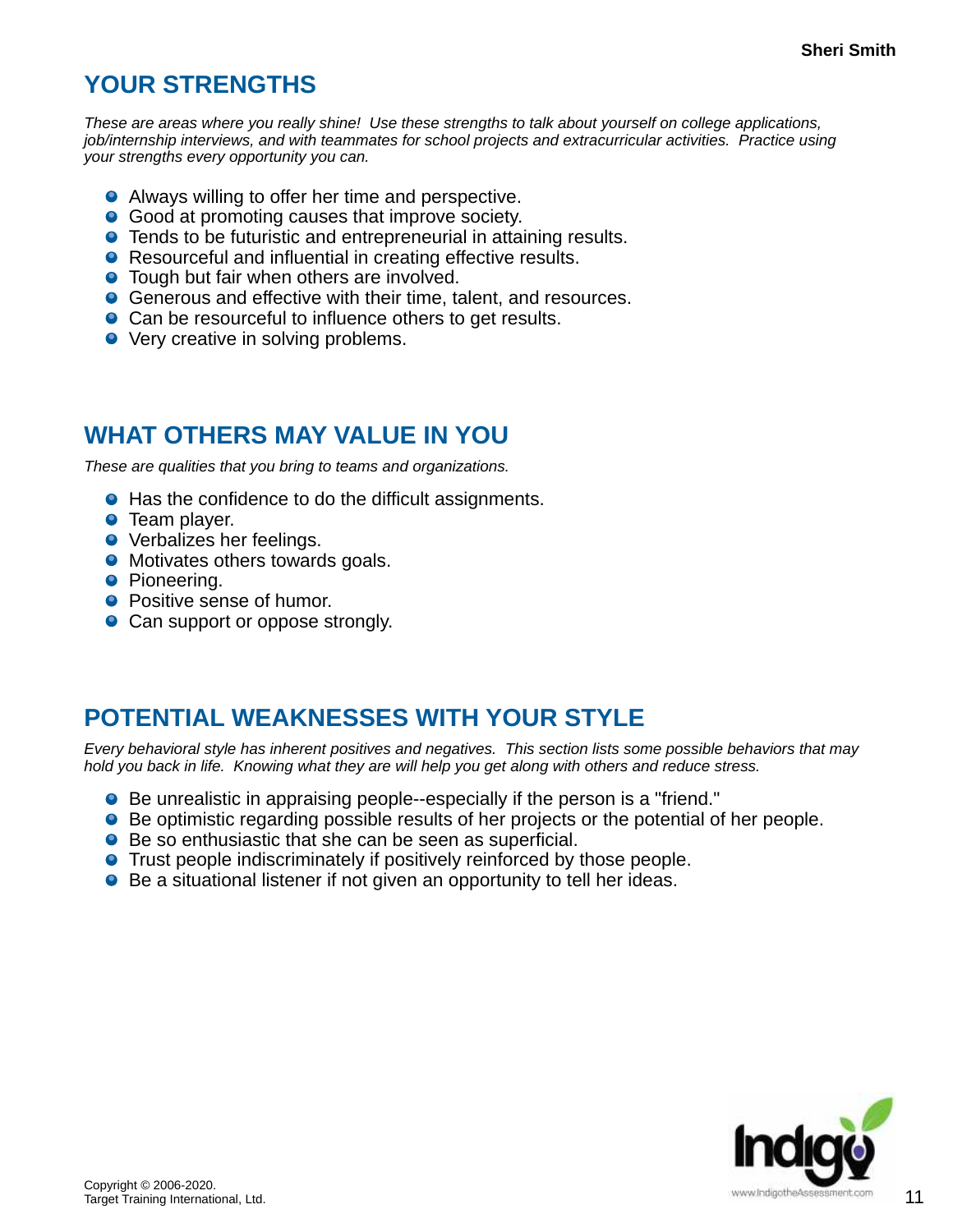### **Possible Degree Matches**

*These are potential degrees and directions that fit your personal profile. Not all of these will be a perfect fit. However, they provide a good starting point for programs to research and consider.*

#### **Arts and Sciences**

**Broadcasting** Entertainment and Arts Management Radio and Broadcast Communications

#### **Business**

Advertising Business Communications, Public Relations Business Management, Consulting Construction Management Finance and Investments General Business General Management Hospitality, Hotel Management **Marketing** 

#### **Career and Technical**

Building Inspector Chef, Food Preparation Entrepreneurism

### **Engineering**

Industrial Engineering Operations Research

#### **Evolving Opportunities**

Alternative Medicine, Holistic Health Community and Public Health Administration Educational Administrator Entrepreneurial Studies Life Coaching Outdoor Studies, Outdoor Leadership Outside Sales Social Entrepreneurism

#### **Health Sciences**

Kinesiology Nursing

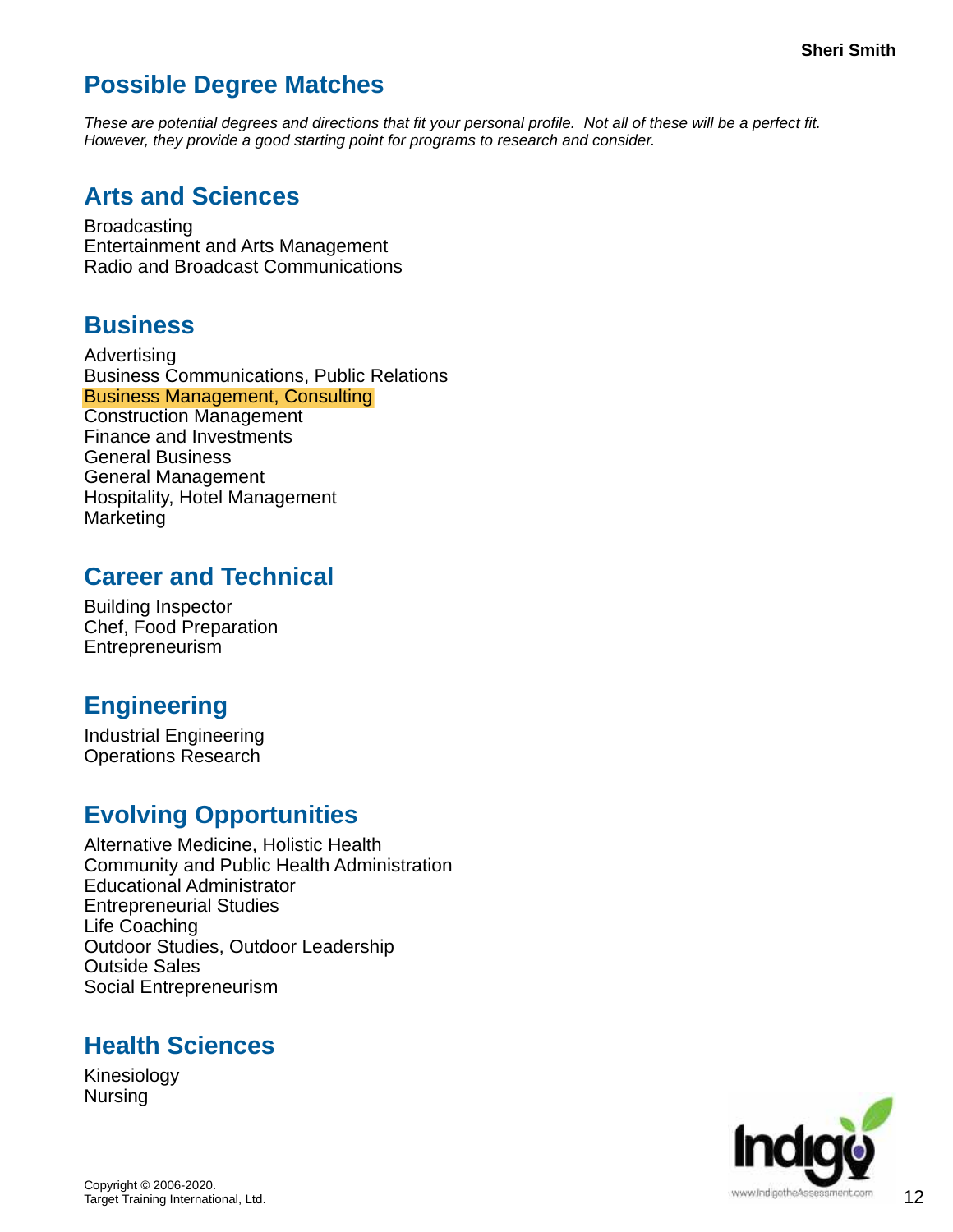# **Possible Degree Matches**

#### **Other Career Paths**

Business Sales Real Estate Development Recreation and Tourism Restaurant Management

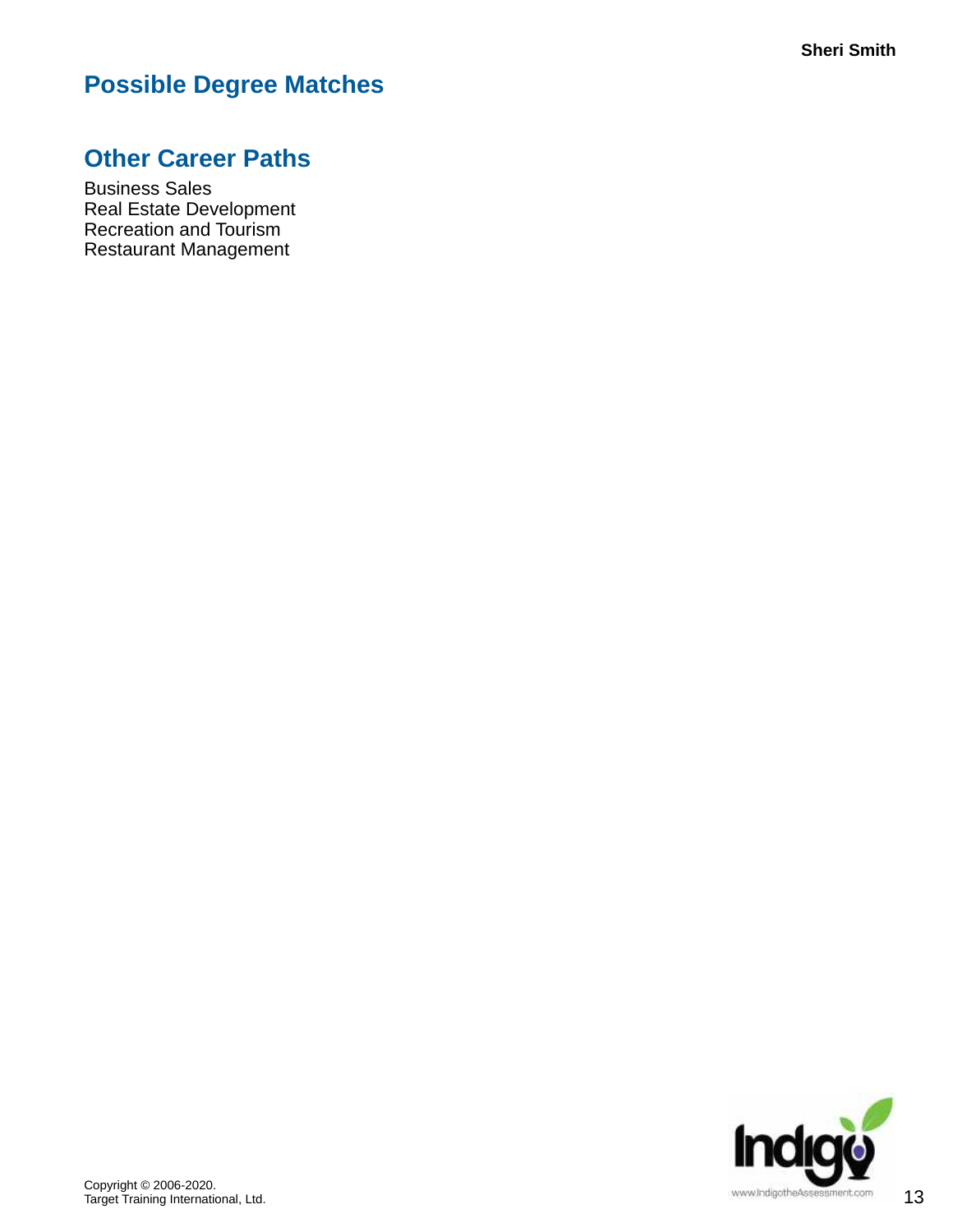### **LIKELY TIME WASTERS**

*This section is designed to identify potential distractions that could impact your effectiveness and use of time. Possible causes and solutions outlined can serve as a basis for creating an effective plan for increasing your overall performance.*

#### 1. Long Lunches

Long lunches are those that extend beyond the normal time for eating. They could be kept within a specific time frame but are not.

#### **Possible Causes:**

- Get involved in the excitement of conversation and forget about time
- $\bullet$ See long lunches as a networking opportunity
- Like doing business in a social, non-threatening environment
- Use long lunches as a way to avoid unpleasant tasks, people or the work environment

#### **Possible Solutions:**

- Set a specific time for lunch and STICK TO IT
- **O** Have meetings in the office
- Set meetings right after lunch
- **O** Have working lunches

#### 2. Excessive Socializing

Excessive socializing is defined as those interactions that go beyond the usual required time for discussing a issue or task. It can also be interacting too frequently with those who do not support or contribute to the accomplishment of daily priorities.

#### **Possible Causes:**

- **O** Enjoy people
- Want to be liked
- Are creatively motivated when with others
- **•** Allow and even encourage visitors and telephone calls
- **O** Haven't prioritized daily requirements
- Confuse deadlines

#### **Possible Solutions:**

- **O** Keep daily priorities in view to keep you on task
- Set time guidelines for informal conversations, lunches and meetings
- **O** Monitor your open door policy
- Screen and put a time limit on telephone calls
- Be willing to tell visitors and callers that you cannot be interrupted at this time

#### 3. Cluttered Desk

A cluttered desk is one that is overloaded by papers, supplies and equipment to the point of impacting the ability to be productive.

#### **Possible Causes:**

- See organizing and filing activities as a waste of time
- Want everything at fingertips
- **O** Do not conceptualize a system for grouping information and materials
- Have not established a timeline for tasks or projects

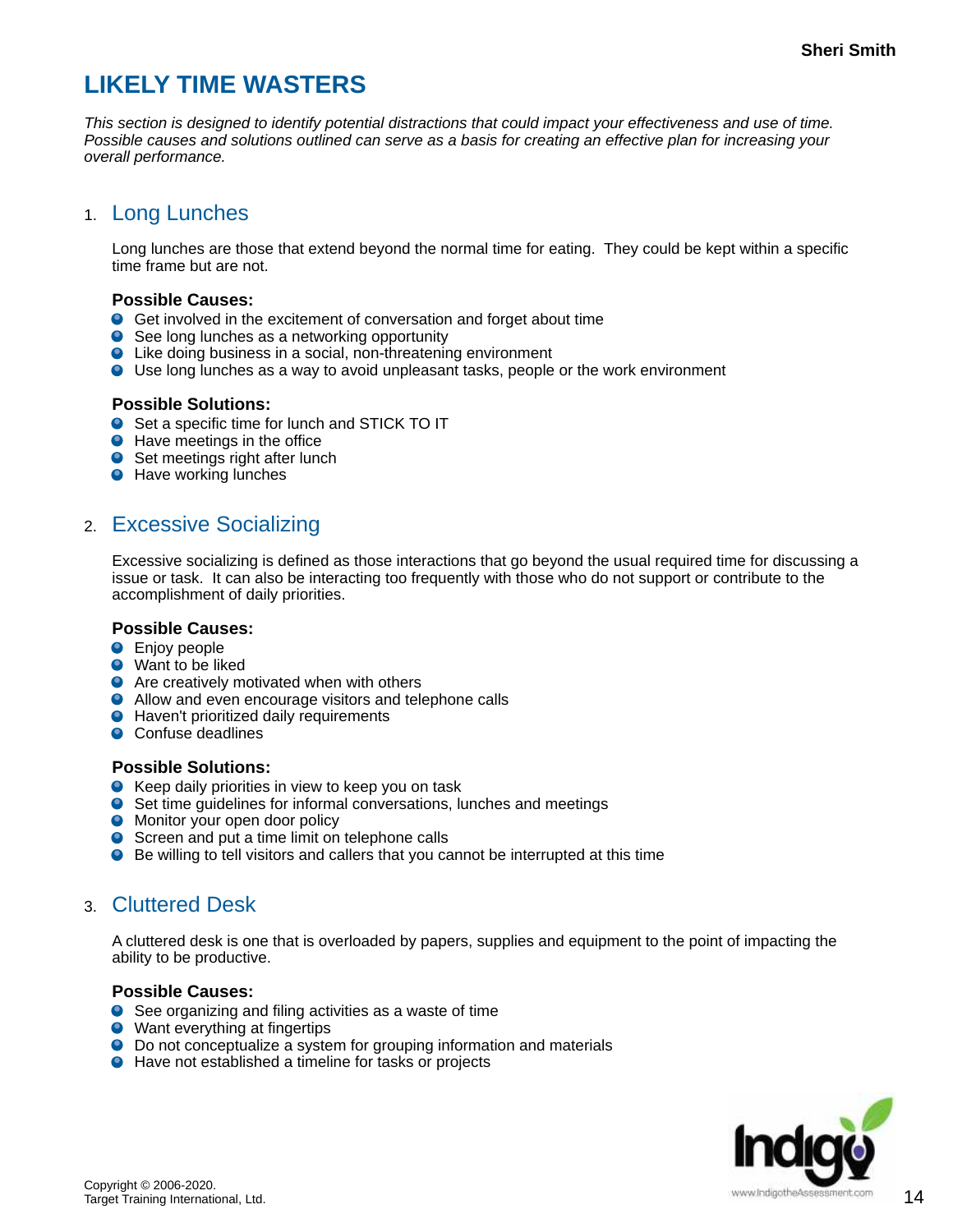# **LIKELY TIME WASTERS**

#### **Possible Solutions:**

- Handle each piece of mail only once, i.e. pitch it, file it or delegate it
- Set up (or have someone else set up) an information storage and retrieval system
- Get off mailing lists that are of no interest to you
- **O** Remind yourself that the time it takes to open "junk" mail robs you of time for more important tasks
- Establish a time limit for certain projects and only have current project material on your desk

#### 4. Open Door Policy

An open door policy in this context refers to giving unlimited and unmonitored access to anyone who wishes to see you.

#### **Possible Causes:**

- Want to be seen as supportive and available
- Want the social interaction of people dropping by
- **•** Have a difficult time saying "no"
- Use people interruptions as a way of procrastinating or justifying missed deadlines

#### **Possible Solutions:**

- Set aside time to "close your door" and work on projects
- **●** Set aside time to interact with co-workers
- Learn to prioritize activities and say "no" to low priorities
- **P** Place your desk so that it is not always in "view" of those who pass by
- Avoid eye contact with people who walk by your desk or office

#### 5. Desire To Be Involved With Too Many People

The desire to be involved with too many people is involvement that extends beyond business interactions to the point of interfering with work. Beyond being friendly, it is excessive socializing.

#### **Possible Causes:**

- **•** Have many interests
- Want to be seen as one of the gang
- Need praise and approval from others

#### **Possible Solutions:**

- **•** Recognize your time constraints
- Be selective in getting involved in activities
- **O** Monitor energy level
- Keep personal and job related priorities in view